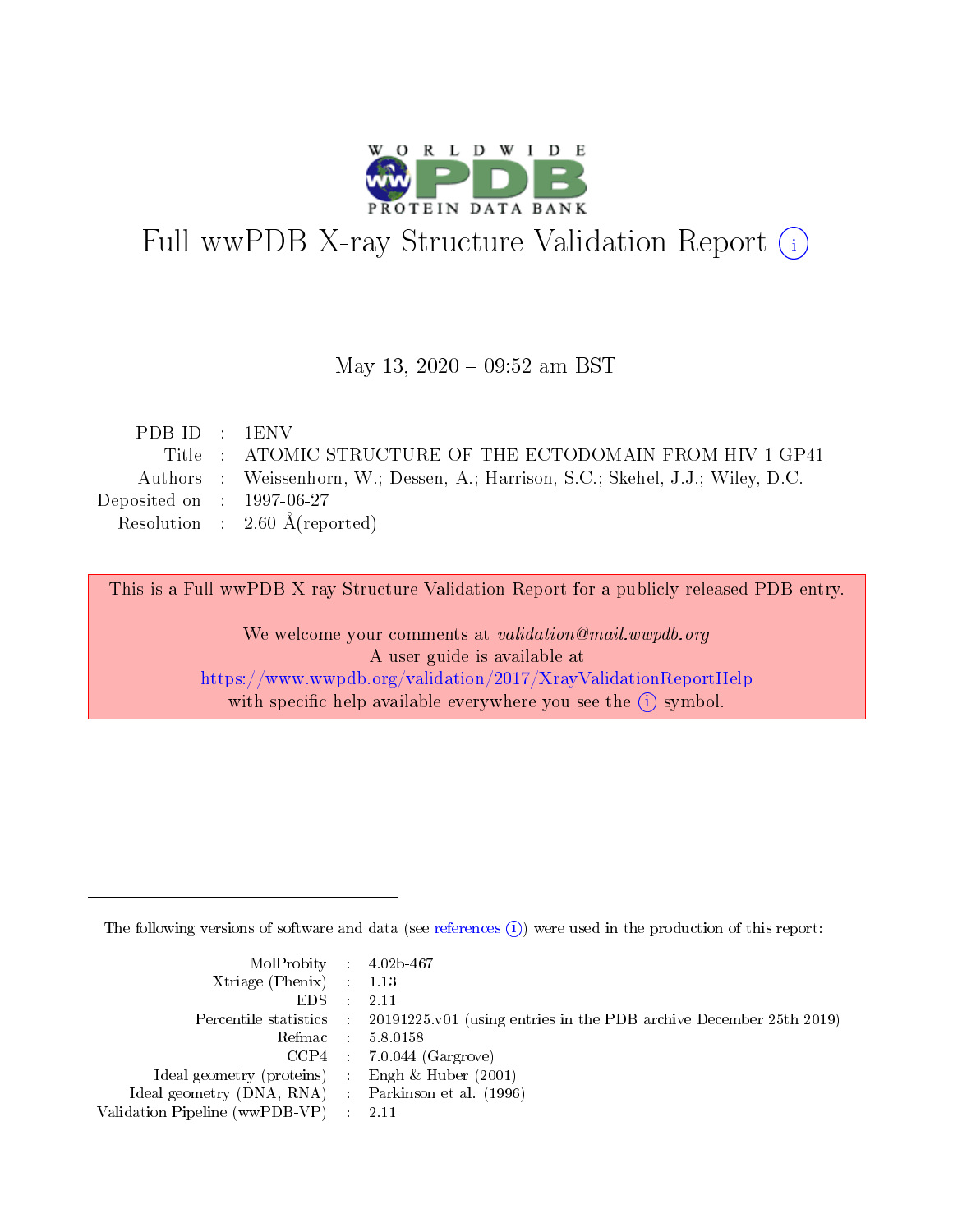# 1 [O](https://www.wwpdb.org/validation/2017/XrayValidationReportHelp#overall_quality)verall quality at a glance  $(i)$

The following experimental techniques were used to determine the structure: X-RAY DIFFRACTION

The reported resolution of this entry is 2.60 Å.

Percentile scores (ranging between 0-100) for global validation metrics of the entry are shown in the following graphic. The table shows the number of entries on which the scores are based.



| Metric                | Whole archive<br>$(\#\text{Entries})$ | Similar resolution<br>$(\#\text{Entries}, \text{resolution range}(\AA))$ |
|-----------------------|---------------------------------------|--------------------------------------------------------------------------|
| Clashscore            | 141614                                | $3518(2.60-2.60)$                                                        |
| Ramachandran outliers | 138981                                | $3455(2.60-2.60)$                                                        |
| Sidechain outliers    | 138945                                | $3455(2.60-2.60)$                                                        |
| RSRZ outliers         | 127900                                | $3104(2.60-2.60)$                                                        |

The table below summarises the geometric issues observed across the polymeric chains and their fit to the electron density. The red, orange, yellow and green segments on the lower bar indicate the fraction of residues that contain outliers for  $\geq=3$ , 2, 1 and 0 types of geometric quality criteria respectively. A grey segment represents the fraction of residues that are not modelled. The numeric value for each fraction is indicated below the corresponding segment, with a dot representing fractions  $\epsilon = 5\%$  The upper red bar (where present) indicates the fraction of residues that have poor fit to the electron density. The numeric value is given above the bar.

| ${\bf Chain}$ | Length      | Quality of chain |     |    |  |  |  |
|---------------|-------------|------------------|-----|----|--|--|--|
|               | 1 ດາ<br>⊥∠∪ | 5%<br>66%        | 24% | 7% |  |  |  |

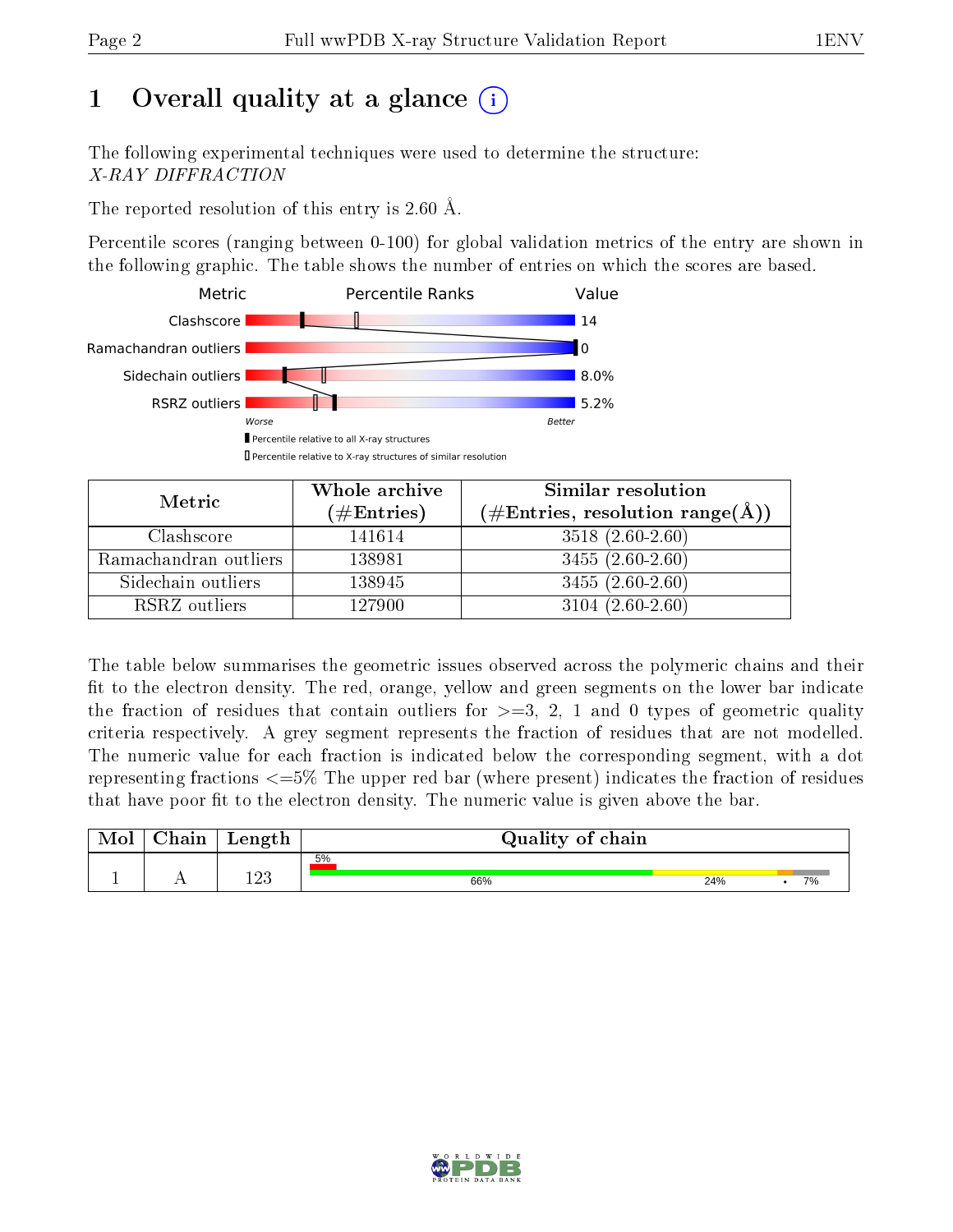# 2 Entry composition (i)

There are 2 unique types of molecules in this entry. The entry contains 947 atoms, of which 0 are hydrogens and 0 are deuteriums.

In the tables below, the ZeroOcc column contains the number of atoms modelled with zero occupancy, the AltConf column contains the number of residues with at least one atom in alternate conformation and the Trace column contains the number of residues modelled with at most 2 atoms.

 Molecule 1 is a protein called HIV-1 ENVELOPE PROTEIN CHIMERA CONSISTING OF A FRAGMENT OF GCN4 ZIPPER CLONED N-TERMINAL TO TWO FRAGMENTS OF GP41.

| Mol | Chain | $\perp$ Residues | Atoms       |     |         | ZeroOcc | $\mid$ AltConf $\mid$ Trace |  |  |  |
|-----|-------|------------------|-------------|-----|---------|---------|-----------------------------|--|--|--|
|     |       | 115              | $\rm Total$ |     |         |         |                             |  |  |  |
|     |       |                  |             | 588 | $166\,$ | 180     |                             |  |  |  |

| Chain | Residue        | $\overline{\text{Model}}$ | Actual     | Comment             | Reference         |
|-------|----------------|---------------------------|------------|---------------------|-------------------|
| А     | $\overline{2}$ | ILE                       | <b>VAL</b> | engineered mutation | <b>UNP P03377</b> |
| А     | 6              | <b>ILE</b>                | <b>ALA</b> | engineered mutation | <b>UNP P03377</b> |
| А     | 9              | <b>ILE</b>                | <b>LEU</b> | engineered mutation | <b>UNP P03377</b> |
| А     | 13             | <b>ILE</b>                | <b>GLY</b> | engineered mutation | <b>UNP P03377</b> |
| A     | 16             | <b>ILE</b>                | <b>GLY</b> | engineered mutation | <b>UNP P03377</b> |
| А     | 20             | <b>ILE</b>                | <b>GLY</b> | engineered mutation | <b>UNP P03377</b> |
| А     | 23             | <b>ILE</b>                | <b>SER</b> | engineered mutation | <b>UNP P03377</b> |
| А     | 27             | ILE                       | <b>THR</b> | engineered mutation | <b>UNP P03377</b> |
| А     | 111            | ASP                       |            | linker              | <b>UNP P03377</b> |
| А     | 112            | <b>GLN</b>                |            | linker              | <b>UNP P03377</b> |
| А     | 113            | <b>ASN</b>                |            | linker              | <b>UNP P03377</b> |
| А     | 114            | <b>ASN</b>                |            | linker              | <b>UNP P03377</b> |
| A     | 115            | MET                       |            | linker              | <b>UNP P03377</b> |
| A     | 116            | THR                       |            | linker              | <b>UNP P03377</b> |

There are 14 discrepancies between the modelled and reference sequences:

• Molecule 2 is water.

|  | Mol   Chain   Residues | Atoms | $\mid$ ZeroOcc $\mid$ AltConf $\mid$ |  |
|--|------------------------|-------|--------------------------------------|--|
|  |                        | Fotal |                                      |  |

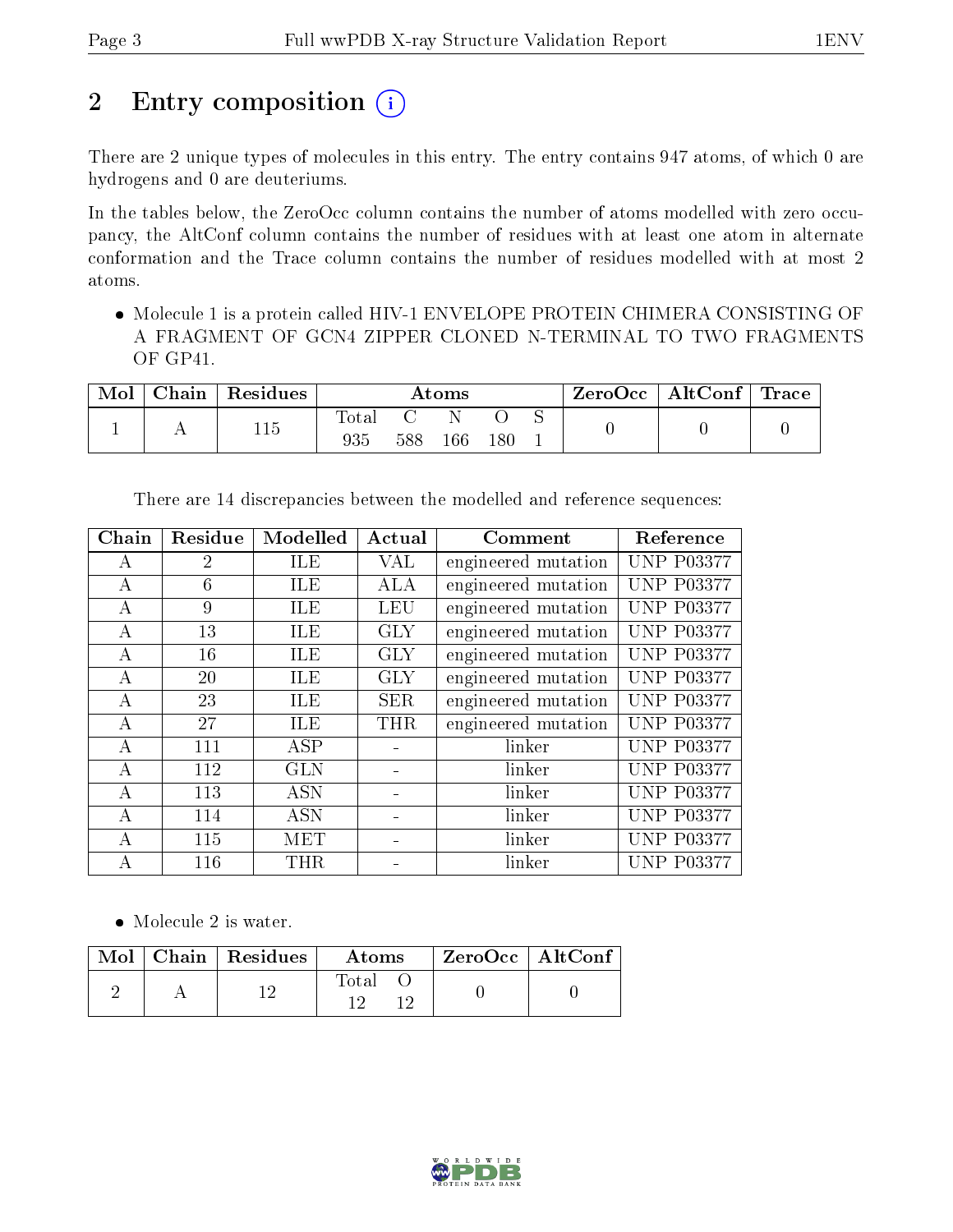# 3 Residue-property plots  $(i)$

These plots are drawn for all protein, RNA and DNA chains in the entry. The first graphic for a chain summarises the proportions of the various outlier classes displayed in the second graphic. The second graphic shows the sequence view annotated by issues in geometry and electron density. Residues are color-coded according to the number of geometric quality criteria for which they contain at least one outlier: green  $= 0$ , yellow  $= 1$ , orange  $= 2$  and red  $= 3$  or more. A red dot above a residue indicates a poor fit to the electron density (RSRZ  $> 2$ ). Stretches of 2 or more consecutive residues without any outlier are shown as a green connector. Residues present in the sample, but not in the model, are shown in grey.

• Molecule 1: HIV-1 ENVELOPE PROTEIN CHIMERA CONSISTING OF A FRAGMENT OF GCN4 ZIPPER CLONED N-TERMINAL TO TWO FRAGMENTS OF GP41



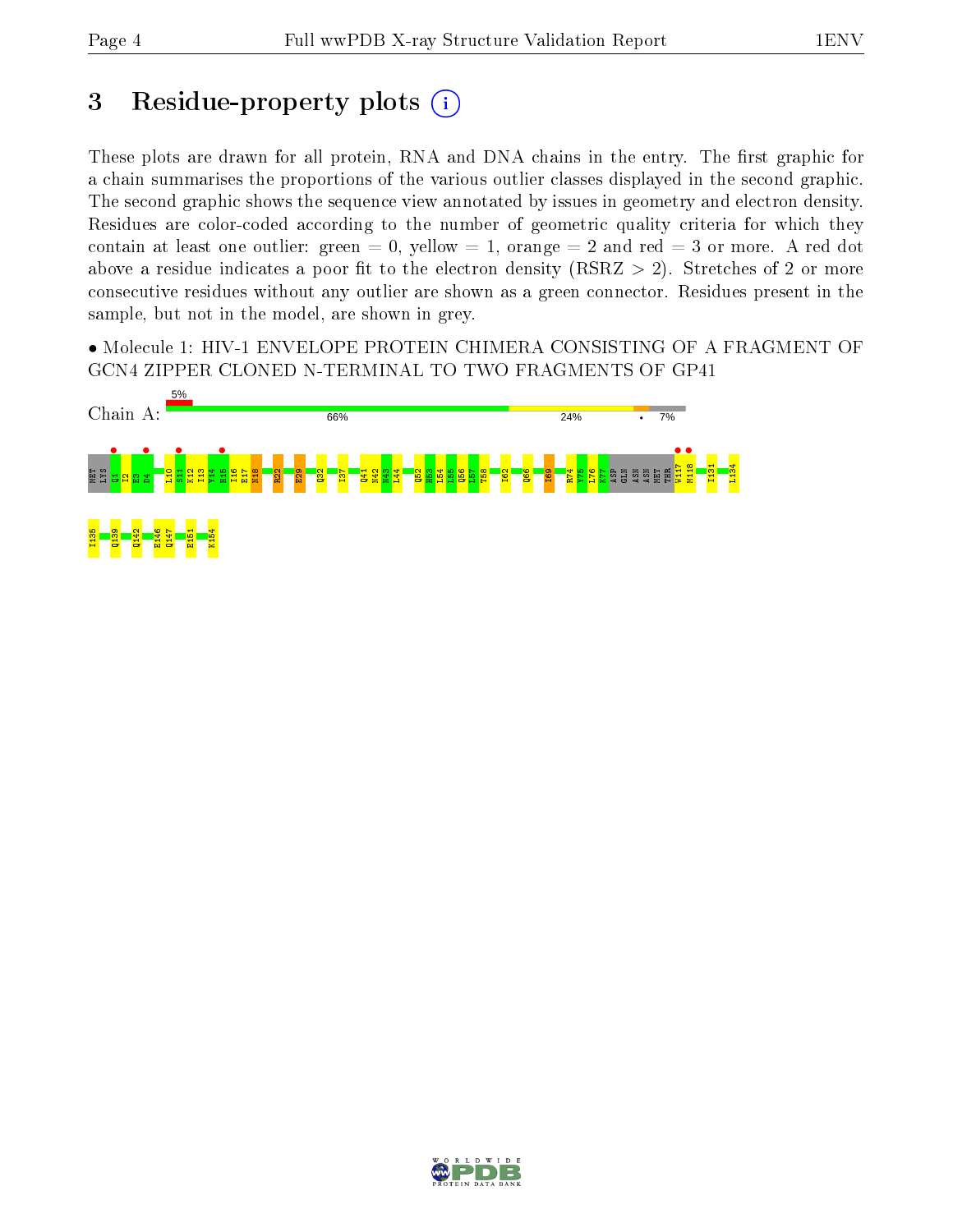# 4 Data and refinement statistics  $(i)$

| Property                                                         | Value                                      | Source     |
|------------------------------------------------------------------|--------------------------------------------|------------|
| Space group                                                      | H 3 2                                      | Depositor  |
| Cell constants                                                   | 52.35Å 414.60Å<br>$52.35\text{\AA}$        |            |
| a, b, c, $\alpha$ , $\beta$ , $\gamma$                           | $90.00^{\circ}$ 120.00°<br>$90.00^\circ$   | Depositor  |
| Resolution $(A)$                                                 | 2.60<br>25.00<br>$\frac{1}{2}$             | Depositor  |
|                                                                  | 24.79<br>$-2.40$                           | <b>EDS</b> |
| % Data completeness                                              | $90.5(25.00-2.60)$                         | Depositor  |
| (in resolution range)                                            | $90.4(24.79-2.40)$                         | <b>EDS</b> |
| $R_{merge}$                                                      | 0.07                                       | Depositor  |
| $\mathrm{R}_{sym}$                                               | 0.07                                       | Depositor  |
| $\overline{1$                                                    | 4.79 (at $2.39\text{\AA}$ )                | Xtriage    |
| Refinement program                                               | $X-PLOR$ 3.1                               | Depositor  |
|                                                                  | 0.244<br>0.277                             | Depositor  |
| $R, R_{free}$                                                    | (Not available)<br>0.262                   | DCC        |
| $R_{free}$ test set                                              | $\overline{\text{No}}$ test flags present. | wwPDB-VP   |
| Wilson B-factor $(A^2)$                                          | 37.3                                       | Xtriage    |
| Anisotropy                                                       | 0.479                                      | Xtriage    |
| Bulk solvent $k_{sol}(\text{e}/\text{A}^3), B_{sol}(\text{A}^2)$ | $0.33$ , $74.5$                            | <b>EDS</b> |
| L-test for twinning <sup>2</sup>                                 | $< L >$ = 0.51, $< L^2 >$ = 0.34           | Xtriage    |
| Estimated twinning fraction                                      | No twinning to report.                     | Xtriage    |
| $F_o, F_c$ correlation                                           | 0.92                                       | <b>EDS</b> |
| Total number of atoms                                            | 947                                        | wwPDB-VP   |
| Average B, all atoms $(A^2)$                                     | 52.0                                       | wwPDB-VP   |

Xtriage's analysis on translational NCS is as follows: The largest off-origin peak in the Patterson function is  $15.95\%$  of the height of the origin peak. No significant pseudotranslation is detected.

<sup>&</sup>lt;sup>2</sup>Theoretical values of  $\langle |L| \rangle$ ,  $\langle L^2 \rangle$  for acentric reflections are 0.5, 0.333 respectively for untwinned datasets, and 0.375, 0.2 for perfectly twinned datasets.



<span id="page-4-1"></span><span id="page-4-0"></span><sup>1</sup> Intensities estimated from amplitudes.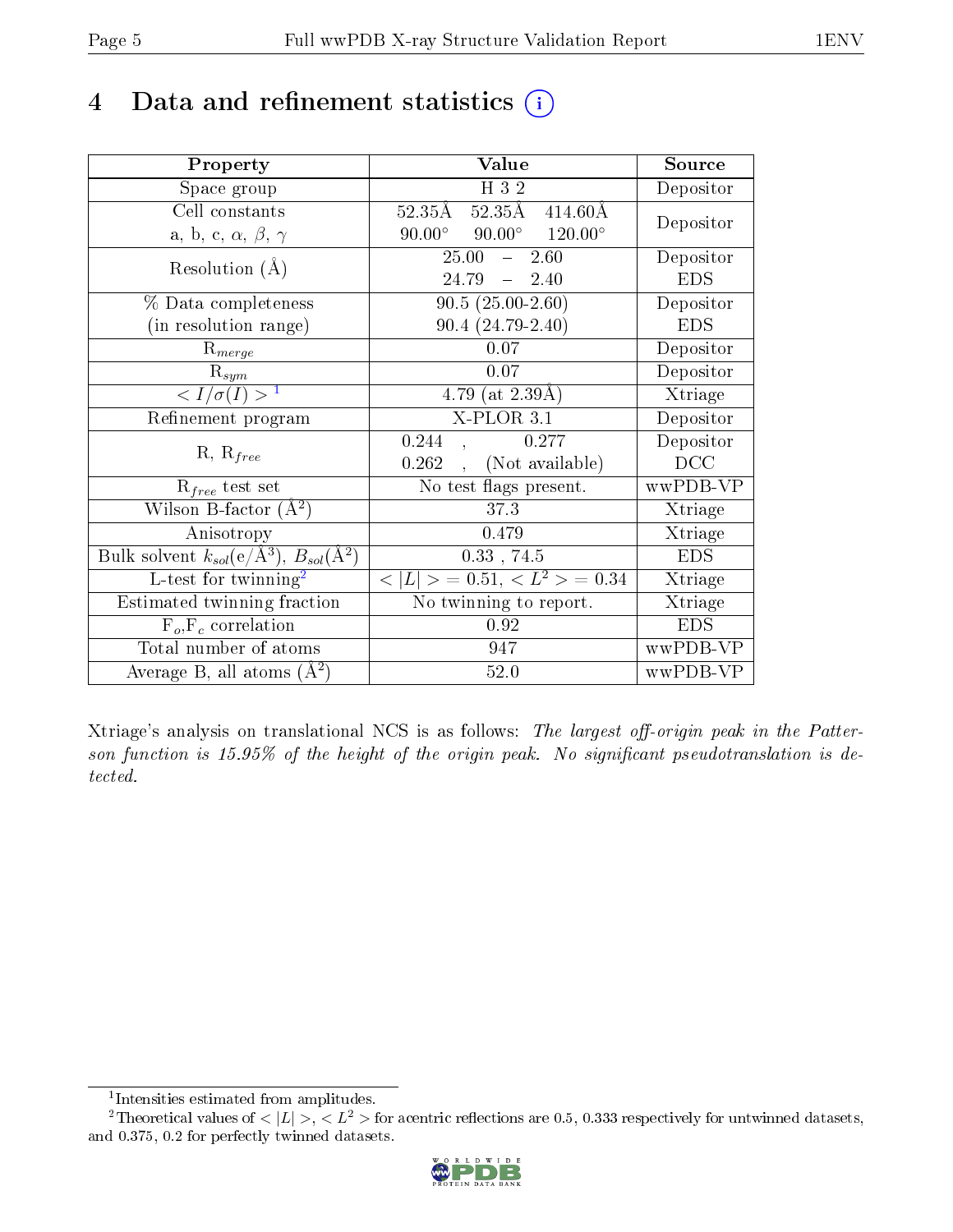# 5 Model quality  $(i)$

## 5.1 Standard geometry  $\overline{()}$

The Z score for a bond length (or angle) is the number of standard deviations the observed value is removed from the expected value. A bond length (or angle) with  $|Z| > 5$  is considered an outlier worth inspection. RMSZ is the root-mean-square of all Z scores of the bond lengths (or angles).

| Mol | Chain |      | Bond lengths                | Bond angles |                  |  |
|-----|-------|------|-----------------------------|-------------|------------------|--|
|     |       | RMSZ | $\# Z  > 5$                 | RMSZ        | $\# Z  > 5$      |  |
|     |       | 0.63 | $0\,\rm/\hspace{-0.1ex}943$ | 0.75        | $3/1271$ (0.2\%) |  |

There are no bond length outliers.

All (3) bond angle outliers are listed below:

| Mol | Chain | Res  | Type | Atoms      |         | Observed $(°)$ | Ideal $(°)$ |
|-----|-------|------|------|------------|---------|----------------|-------------|
|     |       | 74   | ARG  | NE-CZ-NH2  | 7.36    | 123.98         | 120.30      |
|     |       | 154  |      | N-CA-C     | $-6.06$ | 94.65          | 111.00      |
|     |       | l 18 | MET  | $CG-SD-CE$ | 6.05    | 109.88         | 100-20      |

There are no chirality outliers.

There are no planarity outliers.

## 5.2 Too-close contacts  $(i)$

In the following table, the Non-H and H(model) columns list the number of non-hydrogen atoms and hydrogen atoms in the chain respectively. The H(added) column lists the number of hydrogen atoms added and optimized by MolProbity. The Clashes column lists the number of clashes within the asymmetric unit, whereas Symm-Clashes lists symmetry related clashes.

| Mol |     |     | Chain   Non-H   H(model)   H(added)   Clashes   Symm-Clashes |
|-----|-----|-----|--------------------------------------------------------------|
|     | 935 | 938 |                                                              |
|     |     |     |                                                              |
|     |     | 138 |                                                              |

The all-atom clashscore is defined as the number of clashes found per 1000 atoms (including hydrogen atoms). The all-atom clashscore for this structure is 14.

All (26) close contacts within the same asymmetric unit are listed below, sorted by their clash magnitude.

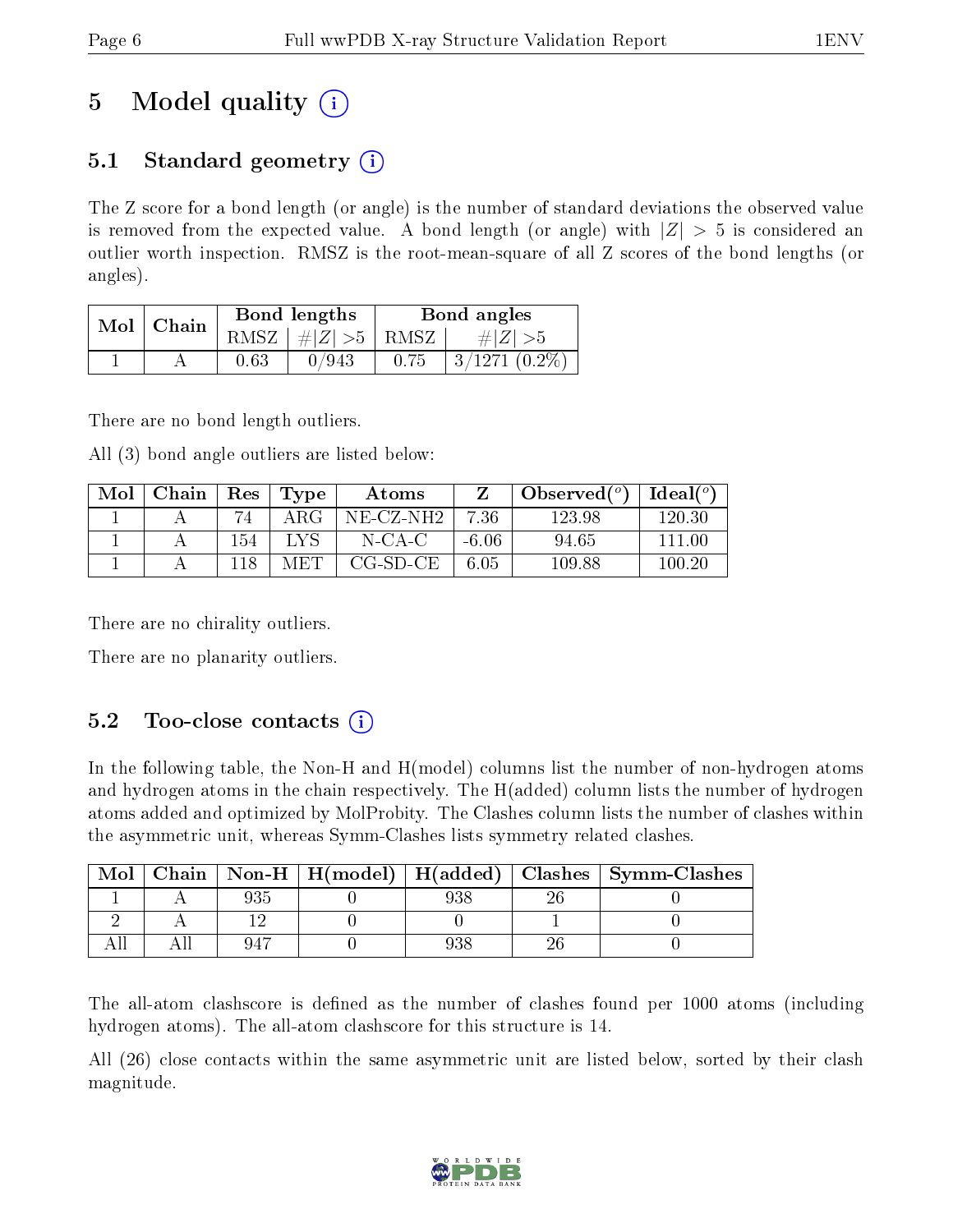| Atom-1                    | Atom-2                                    | Interatomic       | Clash         |
|---------------------------|-------------------------------------------|-------------------|---------------|
|                           |                                           | distance $(A)$    | overlap $(A)$ |
| 1: A:66: GLN: NE2         | 1:A:117:TRP:HZ2                           | 1.67              | 0.91          |
| 1: A:66: GLN:NE2          | 1:A:117:TRP:CZ2                           | 2.47              | 0.82          |
| 1: A:66: GLN:OE1          | 1: A: 117: TRP: NE1                       | 2.29              | 0.65          |
| 1: A:147: GLN:O           | 1: A:151: GLU:HG2                         | 1.98              | 0.64          |
| 1: A:32: GLN: HA          | 1:A:32:GLN:OE1                            | 1.98              | 0.64          |
| 1: A: 18: ASN: HB3        | 1:A:22:ARG:HH21                           | 1.65              | 0.60          |
| 1: A:62: ILE: HG22        | 1: A:66: GLN: HE21                        | 1.67              | 0.59          |
| 1: A:62: ILE: HG22        | 1: A:66: GLN:NE2                          | 2.19              | 0.58          |
| 1:A:135:ILE:O             | 1: A: 139: GLN: HG3                       | 2.03              | 0.57          |
| 1:A:18:ASN:HB3            | 1: A:22: ARG: NH2                         | 2.19              | 0.57          |
| 1: A:37: ILE: O           | $1:A:41:\overline{\text{GLN}:\text{HG3}}$ | 2.06              | 0.56          |
| 1: A:66: GLN:CD           | 1:A:117:TRP:CZ2                           | 2.79              | 0.55          |
| 1: A:69: ILE: HD13        | 1: A:69: ILE: O                           | 2.07              | 0.54          |
| 1: A:56: GLN: HA          | 1:A:56:GLN:OE1                            | 2.08              | 0.53          |
| 1:A:58:THR:HG21           | 2:A:171:HOH:O                             | $\overline{2.09}$ | 0.53          |
| 1: A:66: GLN: HE22        | 1: A:117:TRP:HZ2                          | 1.54              | 0.49          |
| 1:A:13:ILE:O              | 1:A:17:GLU:HB2                            | 2.12              | 0.49          |
| 1: A:29: GLU: H           | 1: A:29: GLU:HG2                          | 1.56              | 0.46          |
| 1:A:10:LEU:O              | 1:A:13:ILE:HG22                           | 2.17              | 0.45          |
| $1:A:12:\overline{LYS:O}$ | 1:A:16:ILE:HG23                           | 2.16              | 0.44          |
| 1: A:42: ASN:HB2          | 1:A:142:GLN:NE2                           | 2.33              | 0.43          |
| 1:A:18:ASN:HD22           | 1:A:18:ASN:HA                             | 1.56              | 0.43          |
| 1: A:52: GLN: HE21        | $1: A:56: \overline{GLN:HE21}$            | 1.67              | 0.42          |
| 1: A: 142: GLN:O          | 1: A:146: GLU:HG3                         | 2.18              | 0.42          |
| 1:A:131:ILE:O             | 1:A:135:ILE:HG13                          | 2.20              | 0.40          |
| 1: A:54:LEU:HA            | 1: A:54:LEU:HD12                          | 1.95              | 0.40          |

There are no symmetry-related clashes.

## 5.3 Torsion angles  $(i)$

#### 5.3.1 Protein backbone (i)

In the following table, the Percentiles column shows the percent Ramachandran outliers of the chain as a percentile score with respect to all X-ray entries followed by that with respect to entries of similar resolution.

The Analysed column shows the number of residues for which the backbone conformation was analysed, and the total number of residues.

| Mol   Chain | Analysed                                |  | Favoured   Allowed   Outliers   Percentiles                  |
|-------------|-----------------------------------------|--|--------------------------------------------------------------|
|             | $111/123$ (90\%)   110 (99\%)   1 (1\%) |  | $\begin{array}{ c c c c c }\n\hline\n100 & 100\n\end{array}$ |

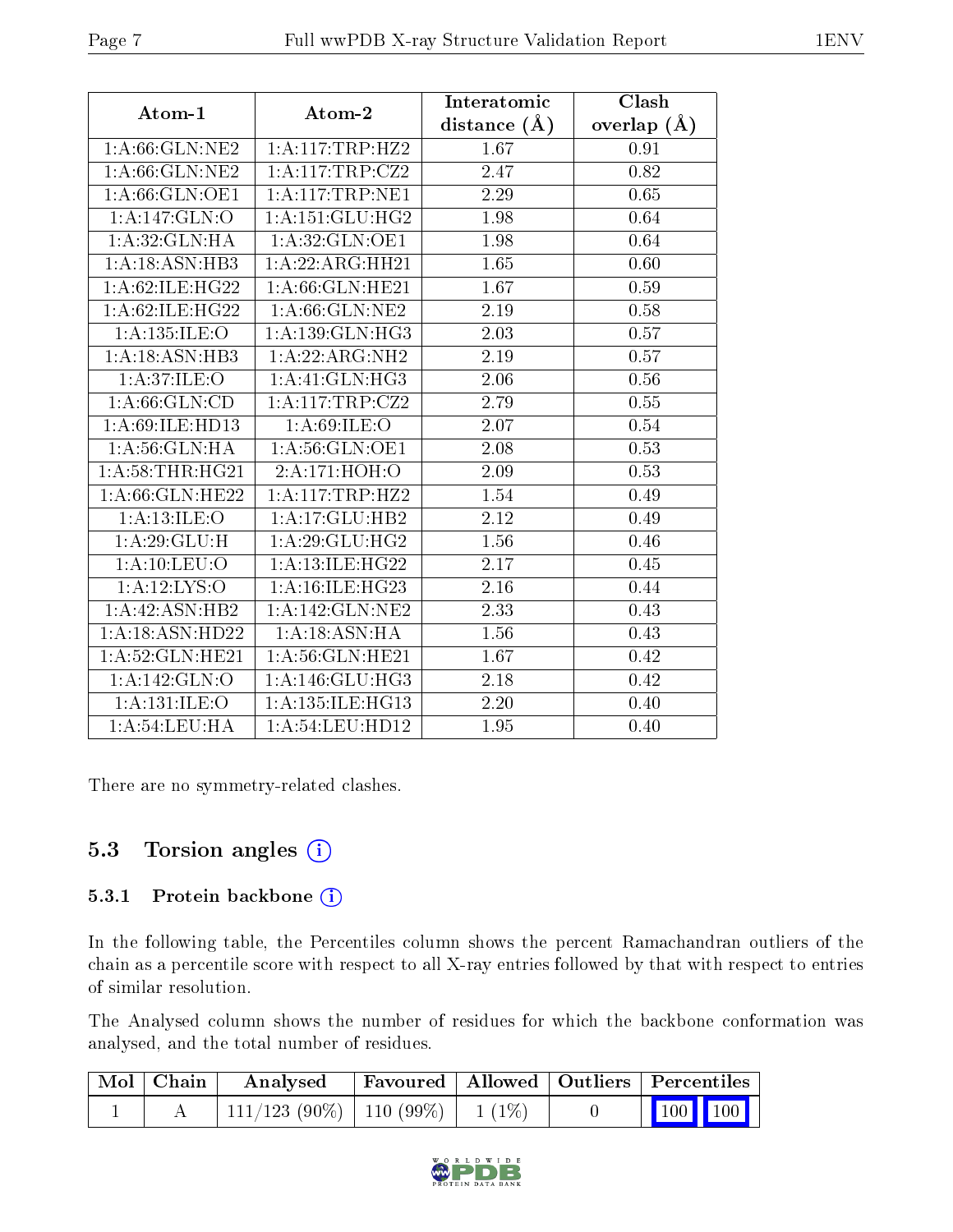There are no Ramachandran outliers to report.

#### 5.3.2 Protein sidechains  $(i)$

In the following table, the Percentiles column shows the percent sidechain outliers of the chain as a percentile score with respect to all X-ray entries followed by that with respect to entries of similar resolution.

The Analysed column shows the number of residues for which the sidechain conformation was analysed, and the total number of residues.

| Mol   Chain | Analysed        |                   | $\,$ Rotameric   Outliers   Percentiles |
|-------------|-----------------|-------------------|-----------------------------------------|
|             | $100/114(88\%)$ | $92(92\%)$ 8(8\%) | 12 24                                   |

All (8) residues with a non-rotameric sidechain are listed below:

| Mol | Chain        | Res            | <b>Type</b> |
|-----|--------------|----------------|-------------|
|     |              | $\overline{2}$ | ILE         |
|     | А            | 18             | <b>ASN</b>  |
|     | А            | 22             | $\rm{ARG}$  |
| 1   | А            | 29             | GLU         |
| 1   | А            | 44             | LEU         |
|     | $\mathsf{A}$ | 69             | ILE         |
|     | А            | 76             | LEU         |
|     |              | 134            | LEU         |

Some sidechains can be flipped to improve hydrogen bonding and reduce clashes. All (2) such sidechains are listed below:

| Mol | Chain | Res | Type |
|-----|-------|-----|------|
|     |       |     |      |
|     |       |     | 4L.  |

#### 5.3.3 RNA (i)

There are no RNA molecules in this entry.

### 5.4 Non-standard residues in protein, DNA, RNA chains (i)

There are no non-standard protein/DNA/RNA residues in this entry.

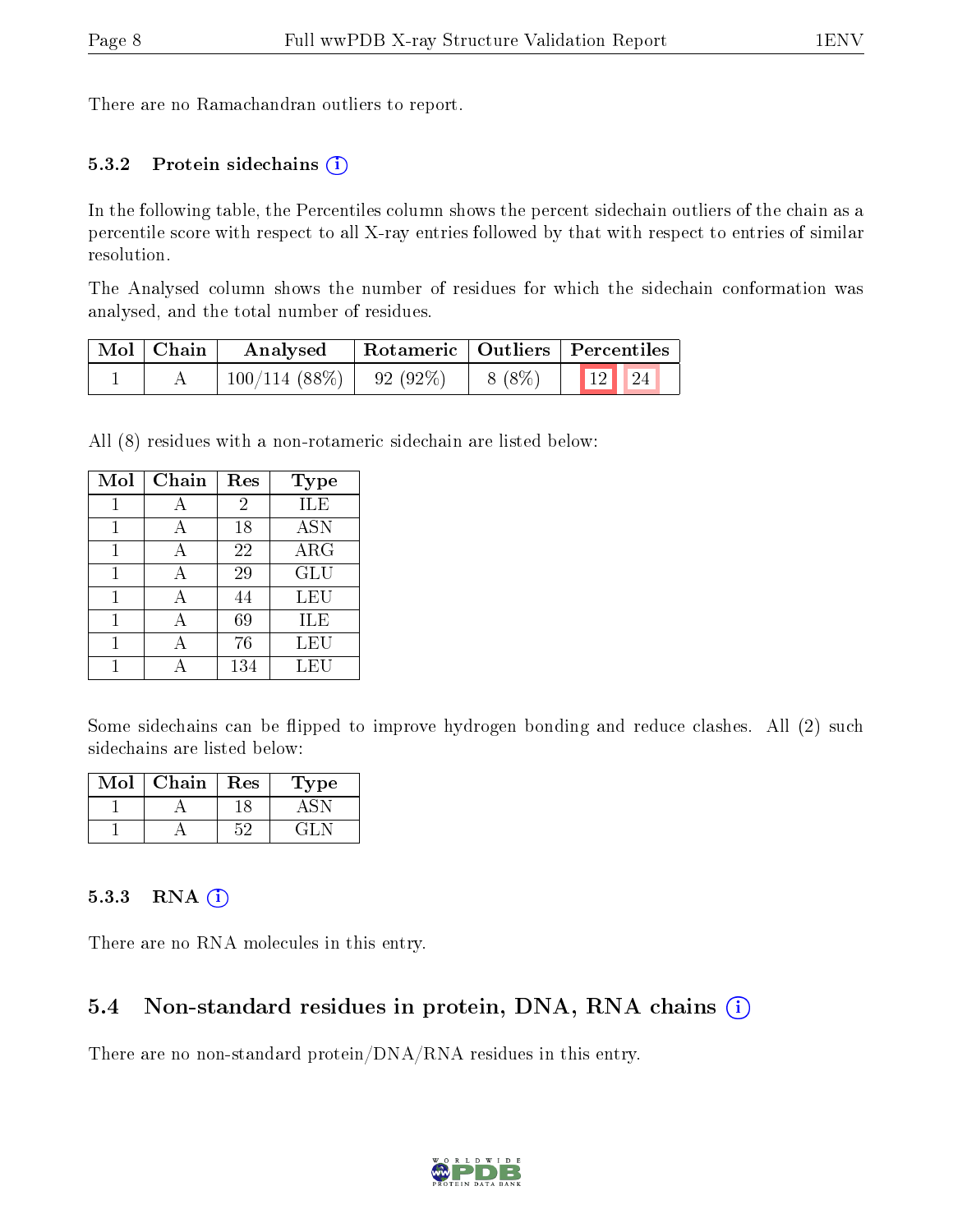### 5.5 Carbohydrates  $(i)$

There are no carbohydrates in this entry.

## 5.6 Ligand geometry  $(i)$

There are no ligands in this entry.

### 5.7 [O](https://www.wwpdb.org/validation/2017/XrayValidationReportHelp#nonstandard_residues_and_ligands)ther polymers  $(i)$

There are no such residues in this entry.

### 5.8 Polymer linkage issues  $(i)$

There are no chain breaks in this entry.